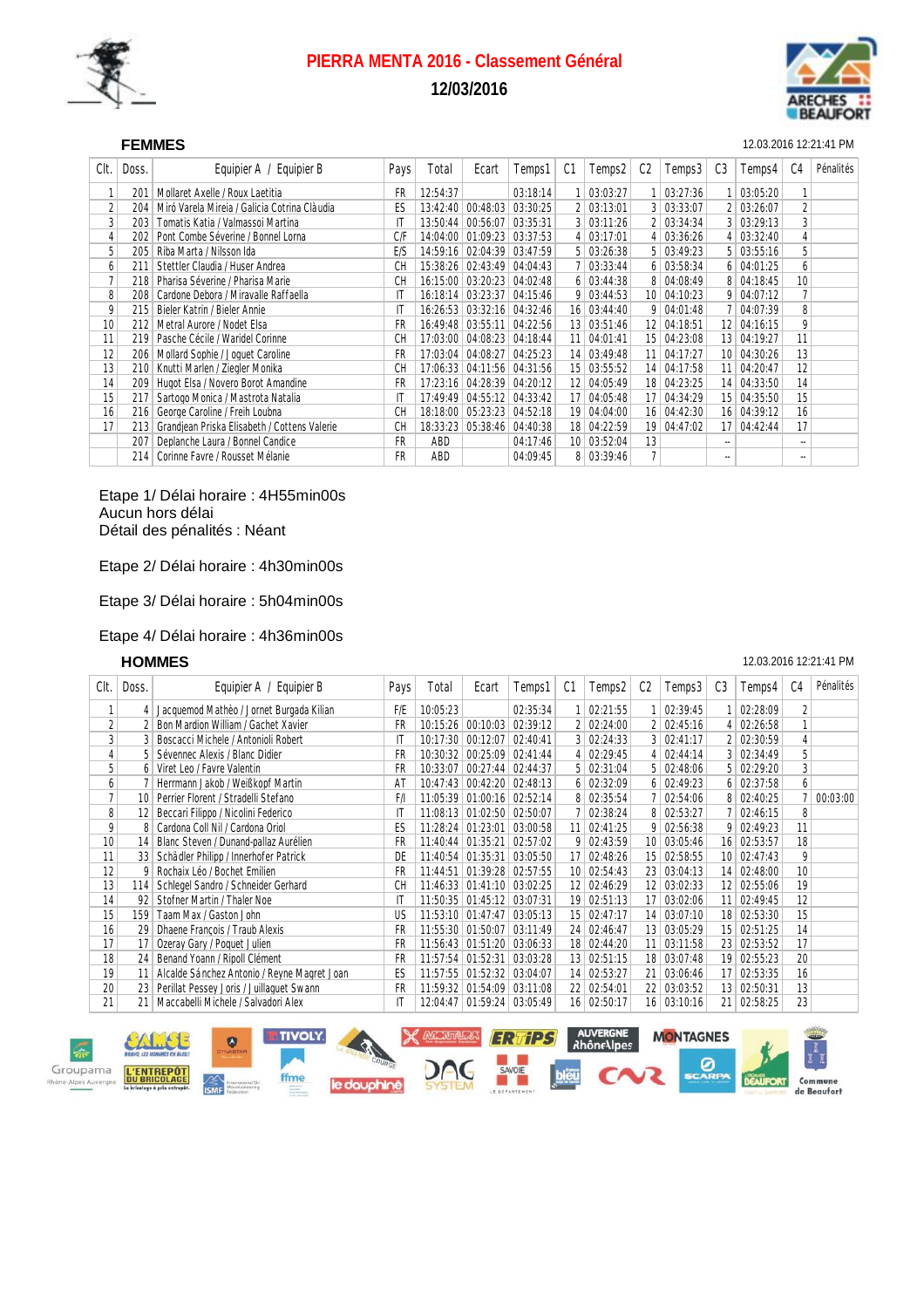

# **PIERRA MENTA 2016 - Classement Général**

**12/03/2016**



| Clt.      | Doss.           | Equipier A / Equipier B                          | Pays       | Total | Ecart                          | Temps1 | C1 | Temps2          | C2 | Temps3        | C3 | Temps4      | C4              | Pénalités   |
|-----------|-----------------|--------------------------------------------------|------------|-------|--------------------------------|--------|----|-----------------|----|---------------|----|-------------|-----------------|-------------|
| 22        |                 | 20   Spicher Baptiste / Guillet Romain           | CН         |       | 12:14:27   02:09:04   03:08:35 |        |    | 20 02:55:21     |    | 25 03:10:00   |    | 20 03:00:31 | 26              |             |
| 23        |                 | 47   Pernet Germain / Buet Adrien                | FR         |       | 12:21:06 02:15:43 03:11:26     |        |    | 23 02:53:03     |    | 20 03:17:55   |    | 36 02:58:42 | 24              |             |
| 24        |                 | 58   Moalic Ronan / Montagny Sylvain             | FR         |       | 12:22:01 02:16:38 03:19:04     |        |    | 37 02:55:33     |    | 26 03:11:12   |    | 22 02:56:12 | 21              |             |
| 25        |                 | 15 Frison-roche Carl / Nantermoz Gregory         | FR         |       | 12:22:23 02:17:00 03:13:26     |        |    | 27 02:57:06     |    | 29 03:13:52   |    | 26 02:57:59 | 22              |             |
| 26        |                 | 13   Schornoz Eloi / Brodard David               | СH         |       | 12:25:09 02:19:46 03:13:27     |        |    | 28 02:57:30     |    | 33 03:12:48   |    | 24 03:01:24 | 27              |             |
| 27        | 77              | Lastík Juraj / Trizna Lukás                      | <b>SVK</b> |       | 12:30:55 02:25:32 03:14:58     |        |    | 30 02:57:16     |    | 30 03:13:52   |    | 26 03:04:49 | 34              |             |
| 28        |                 | 80   Masset Gauthier / Caloz Sébastien           | B/C        |       | 12:32:43 02:27:20 03:20:47     |        |    | 39 02:57:24     |    | 32 03:14:34   |    | 28 02:59:58 | 25              |             |
| 29        | 42              | Pochat Gedeon / Hug Bastien                      | F/C        |       | 12:33:12 02:27:49 03:18:24     |        |    | 34 02:56:48     |    | 28 03:14:53   |    | 29 03:03:07 | 28              |             |
| 30        | 26              | Pommeret Ludovic / Chaix Valery Jean-pierre      | FR         |       | 12:37:05 02:31:42 03:13:36     |        |    | 29 02:58:49     |    | 34 03:14:57   |    | 30 03:09:43 | 38              |             |
| 31        |                 | 34 Mazet Arnaud / Portanier Tony                 | FR         |       | 12:37:59 02:32:36 03:19:42     |        |    | 38 02:52:46     |    | 19 03:15:30   |    | 32 03:07:01 | 39              | 00:03:00    |
| 32        |                 | 53   Sautel Florian / Locatelli Baptiste         | FR         |       | 12:38:09 02:32:46 03:16:44     |        |    | 32 02:59:58     |    | 37 03:17:49   |    | 35 03:03:38 | 32              |             |
| 33        |                 | 16   Solà Pastoret Marc / Vila Ferrer Gerard     | ES         |       | 12:38:50 02:33:27 03:17:59     |        |    | 33 03:00:57     |    | 39 03:16:24   |    | 33 03:03:30 | 30              |             |
| 34        |                 | 152 Von Känel Lukas / Von Kaenel Fabian          | CН         |       | 12:40:38 02:35:15 03:18:48     |        |    | 36 03:00:58     |    | 40 03:17:31   |    | 34 03:03:21 | 29              |             |
| 35        |                 | 28 Loret Jérémy / Bombardo Grégory               | FR         |       | 12:42:42 02:37:19 03:26:05     |        |    | 46 02:59:31     |    | 35 03:13:27   |    | 25 03:03:39 | 33              |             |
| 36        | 22              | Perrier William / Berchet Rémi                   | FR         |       | 12:46:22 02:40:59 03:10:15     |        |    | 21 02:56:01     |    | 27 03:21:21   |    | 41 03:18:45 | 55              |             |
| 37        | 30 <sup>1</sup> | Besses Florent / Brottet Julien                  | FR         |       | 12:50:41 02:45:18 03:25:38     |        |    | 45 03:02:06     |    | 41 03:19:27   |    | 38 03:03:30 | 30              |             |
| 38        | 51              | Bellagamba Alain / Jumere Wilfrid                | FR         |       | 12:51:12 02:45:49 03:13:15     |        |    | 26 03:03:40     |    | 43 03:21:52   |    | 42 03:12:25 | 44              |             |
| 39        |                 | 180 Craffonara Lois / Adang Jan Paul             | IT         |       | 12:53:19 02:47:56 03:27:15     |        |    | 49 02:59:59     |    | 38 03:20:11   |    | 40 03:05:54 | 35              |             |
| 40        |                 | 27 Crausaz Michaël / Fragnière Patrick           | СH         |       | 12:54:02 02:48:39 03:29:21     |        |    | 56 02:59:52     |    | 36 03:18:51   |    | 37 03:05:58 | 36              |             |
| 41        | 88              | Hamilton Paul / Simmons Scott                    | US         |       | 12:57:28 02:52:05 03:18:42     |        |    | 35 02:57:19     |    | 31 03:15:20   |    | 31 03:26:07 | 63              |             |
| 42        |                 | 44   Hochstaffl Marc / Seibald Manuel            | AT         |       | 12:58:56 02:53:33 03:13:14     |        |    | 25 02:55:04     |    | 24 03:44:18   |    | 96 03:03:20 | 37 <sup>2</sup> | 00:03:00    |
| 43        |                 | 116 Gaydon Antoine / Tagand Fabien               | FR         |       | 13:00:06 02:54:43 03:24:43     |        |    | 42 03:05:32     |    | 45 03:19:38   |    | 39 03:10:13 | 40              |             |
| 44        | 56              | Thevin Loic / Asserguet Franck                   | FR         |       | 13:05:55 03:00:32 03:24:27     |        |    | 41 03:07:46     |    | 49 03:23:27   |    | 47 03:10:15 | 42              |             |
| 45        |                 | 113 Combet Antoine / Calame Hugo                 | FR         |       | 13:08:58 03:03:35 03:26:24     |        |    | 47 03:07:42     |    | 48 03:22:14   |    | 44 03:12:38 | 46              |             |
| 46        |                 | 115   Socquet Juglard Antoine / Crousaz Adrien   | FR         |       | 13:09:05   03:03:42   03:29:14 |        |    | 55 03:07:25     |    | 47 03:22:13   |    | 43 03:10:13 | 40              |             |
| 47        |                 | 149 Pueyo Thomas / Daque Théo                    | <b>FR</b>  |       | 13:13:38 03:08:15 03:25:22     |        |    | 44 03:11:00     |    | 57 03:23:23   |    | 46 03:13:53 | 48              |             |
| 48        | 97              | Bouzon Lionel / Girardo François Xavier          | FR         |       | 13:15:55 03:10:32 03:26:38     |        |    | 48 03:12:51     |    | 61   03:23:57 |    | 48 03:12:29 | 45              |             |
| 49        | 31              | Gabioud Candide / Gabioud Jules-henri            | <b>CH</b>  |       | 13:16:00 03:10:37 03:27:41     |        |    | 52 03:13:07     |    | 64 03:23:05   |    | 45 03:12:07 | 43              |             |
| 50        |                 | 103 Minary Pierre / Romanet Aurélien             | FR         |       | 13:16:39 03:11:16 03:25:12     |        |    | 43 03:03:25     |    | 42 03:28:14   |    | 57 03:19:48 | 56              |             |
| 51        |                 | 46 Negroni Manuel / Bondioli Marzio              | IT         |       | 13:22:44 03:17:21 03:27:18     |        |    | 50 03:11:44     |    | 59 03:27:10   |    | 54 03:16:32 | 53              |             |
| 52        | 68 <sup>°</sup> | Pervangher Mirco / Giudici Claudio               | СH         |       | 13:25:30 03:20:07 03:28:07     |        |    | 53 03:05:44     |    | 46 03:26:25   |    | 51 03:25:14 | 61              |             |
| 53        | 70              | Saint-martin Pantxo / Sans Mickael               | FR         |       | 13:25:44 03:20:21 03:34:30     |        |    | 65 03:08:18     |    | 51 03:26:29   |    | 52 03:16:27 | 52              |             |
| 54        |                 | 32   Pollet-villard François / Marullaz Vincent  | FR         |       | 13:26:06 03:20:43 03:34:21     |        |    | 63 03:11:50     |    | 60 03:24:23   |    | 49 03:15:32 | 51              |             |
| 55        | 39              | Zijp David / Poncet David                        | FR         |       | 13:26:45   03:21:22   03:21:18 |        |    | 40 03:07:53     |    | 50 03:29:04   |    | 59 03:28:30 | 67              |             |
| 56        |                 | 38 Rouguairol Jonathan / Vallier Sebastien       | FR         |       | 13:27:20 03:21:57 03:30:27     |        |    | 60 03:11:21     |    | 58 03:30:25   |    | 63 03:15:07 | 50              |             |
| 57        |                 | 55   Thomas Koller / Holzer Manfred              | AT         |       | 13:31:22 03:25:59 03:34:26     |        |    | 64 03:13:00     |    | 63 03:25:17   |    | 50 03:18:39 | 54              |             |
| 58        | 153             | Aberer David / Hagspiel Elias                    | AT         |       | 13:32:34 03:27:11 03:35:12     |        |    | 71 03:14:18     |    | 67 03:27:52   |    | 56 03:13:12 | 47              | 00:02:00    |
| 59        | 170             | Bader Vincent / Ramel Alain                      | СH         |       | 13:34:04 03:28:41 03:33:06     |        |    | 61 03:10:18     |    | 54 03:28:17   |    | 58 03:22:23 | 60              |             |
| 60        | 54              | Rodriguez Jean / Rodriguez Antoine               | FR         |       | 13:35:18 03:29:55 03:34:17     |        |    | 62 03:10:11     |    | 53 03:29:13   |    | 60 03:21:37 | 58              |             |
| 61        |                 | 134 Dubois Baptiste / Rollier Brice              | <b>CH</b>  |       | 13:39:23 03:34:00 03:41:52     |        |    | 79 03:09:10     |    | 52 03:26:34   |    | 53 03:21:47 | 59              |             |
| 62        |                 | 81 Neyron François / Lagier Dorian               | FR         |       | 13:41:04 03:35:41 03:39:39     |        |    | 75 03:18:04     |    | 75 03:29:20   |    | 61 03:14:01 | 49              |             |
| 63        |                 | 43 Vila Bonell Marc / Prost Andreu               | A/F        |       | 13:43:56 03:38:33 03:35:16     |        |    | 66 03:12:57     |    | 62 03:30:09   |    | 62 03:25:34 | 62              |             |
| 64        |                 | 36   Claudepierre Lionel / Troussel Antoine      | FR         |       | 13:50:03 03:44:40 03:35:23     |        |    | 67 03:10:39     |    | 55 03:33:09   |    | 66 03:27:52 |                 | 70 00:03:00 |
| 65        | 41              | Tirapu Corera Javier / Cabal García Ignacio      | ES         |       | 13:51:26 03:46:03 03:29:39     |        |    | 57 03:13:08     |    | 65 03:32:36   |    | 65 03:36:03 | 82              |             |
| 66        |                 | 48 Bardsley Ben / Wild Finlay                    | GB         |       | 13:53:02 03:47:39 03:28:13     |        |    | 54 03:13:32     |    | 66 03:37:54   |    | 79 03:33:23 | 77              |             |
| 67        |                 | 100 Hug Bernhard / Biffiger Christian            | CH         |       | 13:53:21 03:47:58 03:36:38     |        |    | 70 03:17:06     |    | 73 03:30:52   |    | 64 03:28:45 | 69              |             |
| 68        |                 | 78 Deronzier Esteban / Colin Aurélien            | FR         |       | 13:54:47 03:49:24 03:36:09     |        |    | 68 03:16:13     |    | 71 03:34:03   |    | 68 03:28:22 | 66              |             |
| 69        |                 | 131   Azzolin Frederic / Paiani Jean Lou         | FR         |       | 13:54:56 03:49:33 03:49:28     |        |    | 97 03:17:47     |    | 74 03:27:19   |    | 55 03:20:22 | 57              |             |
| 70        |                 | 18 Carrere Christophe / Monnereau Florian        | FR         |       | 13:58:45 03:53:22 03:38:52     |        |    | 72 03:10:57     |    | 56 03:35:56   |    | 75 03:33:00 | 76              |             |
| 71        |                 | 102 Gracia Martinez Santiago / Roy Latras Carlos | ES         |       | 14:06:04 04:00:41 03:39:08     |        |    | 74 03:23:54     |    | 91 03:34:24   |    | 69 03:28:38 | 68              |             |
| 72        |                 | 52 Freixinet Xavier / Miquelez Parcerisa Robert  | ES         |       | 14:06:43 04:01:20 03:42:18     |        |    | 81 03:16:55     |    | 72 03:35:06   |    | 74 03:32:24 | 73              |             |
| 73        | 107             | Barberoux Alexandre / Montel Jonas               | FR         |       | 14:08:07 04:02:44 03:41:56     |        |    | 80 03:15:57     |    | 70 03:34:51   |    | 71 03:35:23 | 81              |             |
| 74        | 167             | <b>Breitler Vincent / Mottier Alain</b>          | CН         |       | 14:08:20 04:02:57 03:48:04     |        |    | 95 03:19:39     |    | 78 03:33:38   |    | 67 03:26:59 | 65              |             |
| 75        |                 | 37 Prado Angel / Blanco Fernández Antonio        | ES         |       | 14:09:17 04:03:54 03:36:34     |        |    | 69 03:19:23     |    | 76 03:37:17   |    | 76 03:36:03 | 82              |             |
| 76        |                 | 101 Barthelemy Matthieu / Vial Stephane          | FR         |       | 14:09:57 04:04:34 03:42:55     |        |    | 82 03:20:03     |    | 79 03:35:04   |    | 73 03:31:55 | 72              |             |
| 77        |                 | 83 Lariz Iñigo / Alzelai Igor                    | ES         |       | 14:11:28 04:06:05 03:44:37     |        |    | 89 03:22:29     |    | 82 03:37:52   |    | 78 03:26:30 | 64              |             |
| 78        |                 | 62 Bugnard Bastien / Moret Kevin                 | CН         |       | 14:17:11 04:11:48 03:40:09     |        |    | 76 03:27:44     |    | 99 03:34:59   |    | 72 03:34:19 | 79              |             |
| 79        |                 | 69 Berthoud Yves / Mottier Benoît                | CН         |       | 14:23:58 04:18:35 03:49:43     |        |    | 99 03:21:53     |    | 81 03:40:48   |    | 85 03:31:34 | 71              |             |
| <b>RU</b> |                 | 74 Maïno Nicolas / Richoz Nicolas                | FIC        |       | 14.24.10 04.18.56 03.47.32     |        |    | $92$ $03.29.17$ |    | 102 03.34.30  |    | 70 03.32.51 | 75              |             |

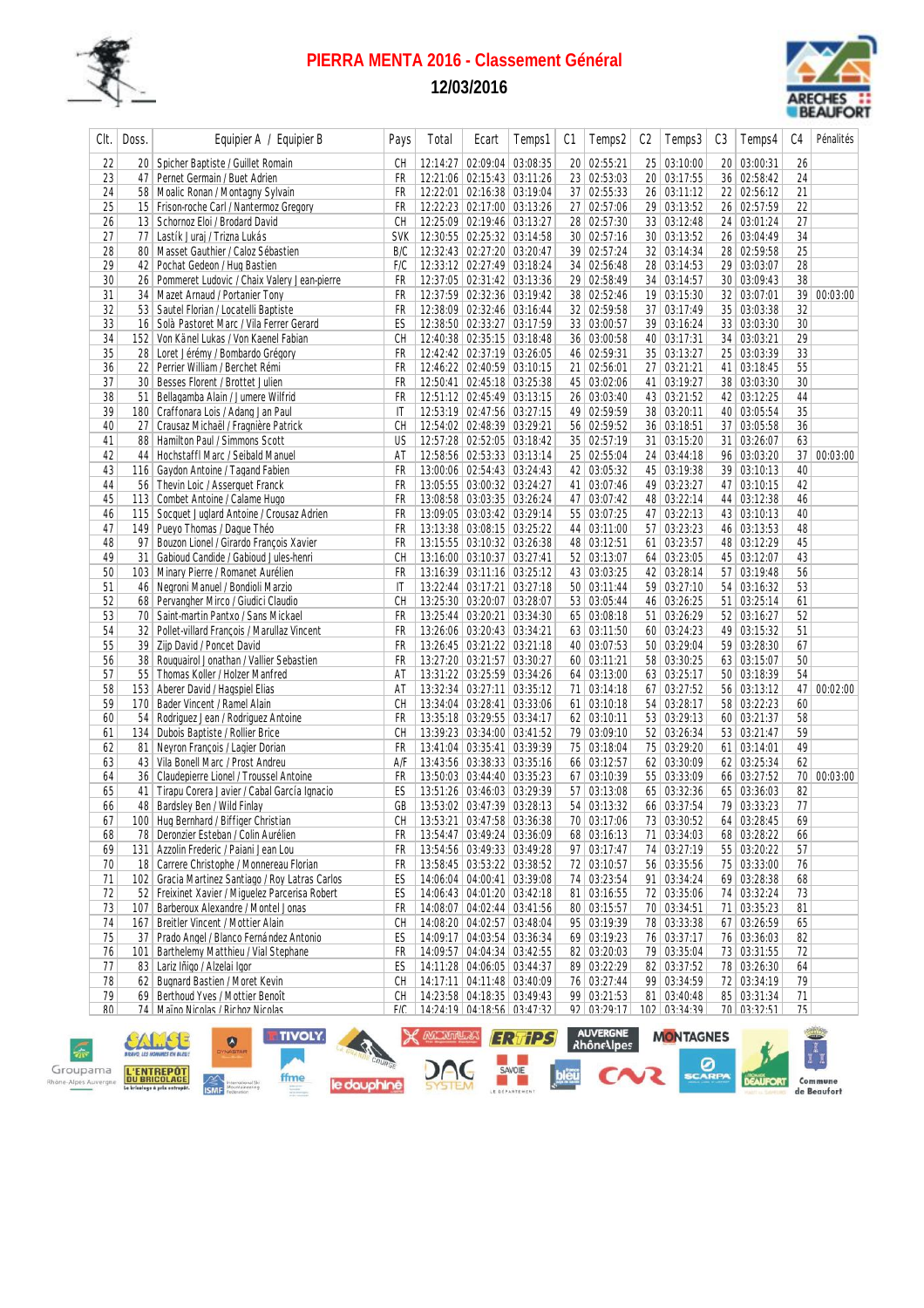

# **PIERRA MENTA 2016 - Classement Général**

**12/03/2016**



| Clt. | Doss.           | Equipier A / Equipier B                         | Pays         | Total | Ecart                                                    | Temps1 | C1 | Temps2                                                            | C <sub>2</sub> | Temps3                       | C3 | Temps4           | C <sub>4</sub> | Pénalités    |
|------|-----------------|-------------------------------------------------|--------------|-------|----------------------------------------------------------|--------|----|-------------------------------------------------------------------|----------------|------------------------------|----|------------------|----------------|--------------|
| 81   | 127             | Gajan Jan / Leitner Miroslav                    | <b>SVK</b>   |       | 14:29:01 04:23:38 03:39:02                               |        |    | 73 03:22:36                                                       |                | 85 03:46:08                  |    | 100 03:41:15     | 93             |              |
| 82   |                 | 124 Gaudry Loïc / Le Baher Samuel               | FR           |       | 14:29:21 04:23:58 03:44:19                               |        |    | 86 03:22:48                                                       |                | 86 03:44:23                  |    | 97 03:37:51      | 86             |              |
| 83   |                 | 185   Truchet Christophe / Garin Vincent        | FR           |       | 14:29:35 04:24:12 03:41:11                               |        |    | 78 03:28:40                                                       |                | 101 03:40:13                 |    | 84 03:39:31      | 88             |              |
| 84   |                 | 95   Clavien Guillaume / Moix Marc              | СH           |       | 14:31:07 04:25:44 03:45:53                               |        |    | 90 03:24:15                                                       |                | 93 03:41:17                  |    | 86 03:39:42      | 89             |              |
| 85   | 137             | Duc Stéphane / Ravier Serge                     | FR           |       | 14:32:59 04:27:36 03:58:38                               |        |    | 117 03:22:49                                                      |                | 87 03:39:06                  |    | 80 03:32:26      | 74             |              |
| 86   | 99              | Buffet Sylvain / Mazan Frédéri                  | FR           |       | 14:33:59 04:28:36 03:49:02                               |        |    | 96 03:23:51                                                       |                | 89 03:43:43                  |    | 91 03:37:23      | 84             |              |
| 87   | 162             | Roux Thibaud / Giraud-telme Yvan                | FR           |       | 14:35:14 04:29:51 03:44:23                               |        |    | 87 03:31:57                                                       |                | 107 03:43:57                 |    | 93 03:34:57      | 80             |              |
| 88   | 118             | Borgogno Julien / Brun Julien                   | FR           |       | 14:35:44 04:30:21 03:46:48                               |        |    | 91 03:23:46                                                       |                | 88 03:44:07                  |    | 94 03:41:03      | 91             |              |
| 89   |                 | 60 Vionnet Fuasset Alexandre / Nantermoz Thomas | FR           |       | 14:36:16 04:30:53 03:44:17                               |        |    | 85 03:22:31                                                       |                | 84 03:41:30                  |    | 87 03:47:58      | 101            |              |
| 90   | 75 <sup>1</sup> | Vendrell Joan Maria / Otxoa Biain Aitor         | ES           |       | 14:36:18 04:30:55 03:52:02                               |        |    | 104 03:22:30                                                      |                | 83 03:44:11                  |    | 95 03:37:35      | 85             |              |
| 91   |                 | 136   Suciu Ionel / Baquet Jean-charles         | R/F          |       | 14:37:54 04:32:31 03:56:16                               |        |    | 113 03:23:54                                                      |                | 91 03:43:31                  |    | 89 03:34:13      | 78             |              |
| 92   |                 | 67 Vioud Jerome / Plisson Sébastien             | FR           |       | 14:39:15 04:33:52 03:43:29                               |        |    | 83 03:33:04                                                       |                | 110 03:40:05                 |    | 83 03:42:37      | 95             |              |
| 93   | 121             | Mottaz Valentin / Kunze Marc                    | СH           |       | 14:41:25 04:36:02 03:55:03                               |        |    | 110 03:24:55                                                      |                | 95 03:43:06                  |    | 88 03:38:21      | 87             |              |
| 94   | 106             | Rousset Guillaume / Pedro Claude                | FR           |       | 14:42:17 04:36:54 03:50:41                               |        |    | 101 03:25:52                                                      |                | 96 03:43:36                  |    | 90 03:42:08      | 94             |              |
| 95   | 49              | Bartet Jonathan / Quintin Loic                  | FR           |       | 14:44:03 04:38:40 03:41:10                               |        |    | 77 03:14:37                                                       |                | 68 03:37:19                  |    | 77 04:10:57      | 134            |              |
| 96   | 104             | Bette Jean-christophe / Pellier-cuit Philippe   | FR           |       | 14:45:49 04:40:26 03:50:46                               |        |    | 102 03:24:32                                                      |                | 94 03:44:27                  |    | 98 03:46:04      | 100            |              |
| 97   |                 | 179 Vanzetta Tiziano / Delvai Mauro             | IT           |       | 14:47:57 04:42:34 03:43:45                               |        |    | 84 03:27:42                                                       |                | 98 03:46:48                  |    | 104 03:48:42     |                | 103 00:01:00 |
| 98   |                 | 177   Patart Julien / Schmit Francois           | FR           |       | 14:51:06 04:45:43 04:04:52                               |        |    | 136 03:21:19                                                      |                | 80 03:44:39                  |    | 99 03:40:16      | 90             |              |
| 99   |                 | 168 Jahn Rainer / Leiter Christoph              | DE           |       | 14:51:46 04:46:23 03:49:46                               |        |    | 100 03:23:52                                                      |                | 90 03:46:27                  |    | 102 03:51:41     | 111            |              |
|      |                 | 112 Sauteur Simon / Wyssmuller Loric            |              |       | 14:53:22 04:47:59 03:57:12                               |        |    | 115 03:28:35                                                      |                | 100 03:46:22                 |    | 101 03:41:13     | 92             |              |
| 100  | 150             |                                                 | CН<br>FR     |       |                                                          |        |    |                                                                   |                |                              |    | 92 03:43:44      | 96             |              |
| 101  |                 | Bonneau Laurent / Henri Sébastien               |              |       | 14:59:24 04:54:01 03:52:10<br>15:04:26 04:59:03 03:47:39 |        |    | 106 03:39:35                                                      |                | 128 03:43:55<br>103 03:48:48 |    |                  |                |              |
| 102  | 89              | Roos Fabrice / Molli Didier                     | FR           |       |                                                          |        |    | 93 03:29:36                                                       |                |                              |    | 106 03:58:23     | 123            |              |
| 103  |                 | 169   Pharisa Jérémie / Pharisa Jacques         | CH           |       | 15:04:38   04:59:15   03:55:52                           |        |    | 112 03:34:58                                                      |                | 115 03:48:31                 |    | 105 03:45:17     | 98             |              |
| 104  |                 | 84   Wery Laurent / Fischer Arnaud              | FR           |       | 15:05:45   05:00:22   04:08:34                           |        |    | 144 03:26:25                                                      |                | 97 03:46:54                  |    | 103 03:43:52     | 97             |              |
| 105  |                 | 125   Gachet Florimond / Shand Christopher      | FR           |       | 15:09:13 05:03:50 03:44:30                               |        |    | 88 03:38:06                                                       |                | 127 03:56:35                 |    | 121 03:50:02     | 105            |              |
| 106  |                 | 117 Puig Guerra Ignacio / Palomares Jordi       | ES           |       | 15:12:44 05:07:21 03:51:01                               |        |    | 103 03:40:42                                                      |                | 132 03:49:02                 |    | 108 03:51:59     | 112            |              |
| 107  |                 | 35   Hairon Nicolas / Balduzzi Julien           | FR           |       | 15:13:40 05:08:17 03:53:21                               |        |    | 107 03:35:42                                                      |                | 119 03:49:56                 |    | 111 03:54:41     | 115            |              |
| 108  | 148             | Lochmatter Patrick / Willisch Marco             | <b>CH</b>    |       | 15:16:38 05:11:15 03:55:14                               |        |    | 111 03:33:36                                                      |                | 113 03:51:14                 |    | 114 03:56:34     | 118            |              |
| 109  |                 | 126 Frutaz Luca / Giannelli Emmanuele           | IT           |       | 15:16:52 05:11:29 04:04:38                               |        |    | 135 03:32:09                                                      |                | 108 03:50:56                 |    | 112 03:49:09     | 104            |              |
| 110  |                 | 146   Gendre Steve / Turrillot Eloi             | FR           |       | 15:18:27   05:13:04   04:03:12                           |        |    | 130 03:35:42                                                      |                | 119 03:54:11                 |    | 118 03:45:22     | 99             |              |
| 111  |                 | 73 Da Mouta Cyril / Arvinberod Marc             | FR           |       | 15:19:58 05:14:35 04:03:38                               |        |    | 132 03:33:33                                                      |                | 112 03:51:08                 |    | 113 03:51:39     | 110            |              |
| 112  | 135             | Tropiano Andrea / Picco Pietro                  | IT           |       | 15:20:16   05:14:53   03:52:05                           |        |    | 105 03:31:03                                                      |                | 106 03:57:52                 |    | 123 03:59:16     | 124            |              |
| 113  |                 | 140   Masson Alexandre / Quillery Arnaud        | FR           |       | 15:20:41 05:15:18 04:10:45                               |        |    | 147 03:32:43                                                      |                | 109 03:48:57                 |    | 107 03:48:16     | 102            |              |
| 114  |                 | 82   Sarasola Joseba / Olaso Angel              | ES           |       | 15:22:53 05:17:30 04:07:24                               |        |    | 141 03:35:33                                                      |                | 118 03:49:25                 |    | 109 03:50:31     | 106            |              |
| 115  |                 | 138   Morvan Thibaut / Pretot Eric              | FR           |       | 15:23:03 05:17:40 04:02:43                               |        |    | 127 03:35:25                                                      |                | 117 03:53:35                 |    | 117 03:51:20     | 109            |              |
| 116  |                 | 184   Giuliano Alberto Matteo / Rolfo Roberto   | IT           |       | 15:24:08 05:18:45 03:55:00                               |        |    | 109 03:36:43                                                      |                | 121 03:55:45                 |    | 119 03:56:40     | 119            |              |
| 117  |                 | 108   Ghisalberti Alessandro / Bolis Matteo     | $\mathsf{I}$ |       | 15:27:02 05:21:39 04:00:07                               |        |    | 119 03:34:14                                                      |                | 114 03:58:16                 |    | 125 03:54:25     | 114            |              |
| 118  | 94              | Borettaz Massimo / Cavagnet Elvin               | IT           |       | 15:27:05 05:21:42 03:53:57                               |        |    | 108 03:33:05                                                      |                | 111 04:03:39                 |    | 136 03:56:24     | 117            |              |
| 119  |                 | 120   Dulac Vincent / Gillet Francis            | FR           |       | 15:28:06 05:22:43 04:11:05                               |        |    | 148 03:36:49                                                      |                | 122 03:49:40                 |    | 110 03:50:32     | 107            |              |
| 120  |                 | 93 Burnet Nicolas / Cayen Christophe            | FR           |       | 15:31:37 05:26:14 04:17:43                               |        |    | 156 03:30:20                                                      |                | 104 03:52:20                 |    | 116 03:51:14     | 108            |              |
| 121  |                 | 161   Favre Sébastien / Schuwey Philippe        | CН           |       | 15:31:42 05:26:19 04:03:05                               |        |    | 129 03:37:08                                                      |                | 123 03:58:11                 |    | 124 03:53:18     | 113            |              |
| 122  |                 | 123 Ceresoli Luca / Fodrini Matteo              | ΙT           |       | 15:32:07   05:26:44   03:57:04                           |        |    | 114 03:39:36                                                      |                | 129 03:51:38                 |    | 115 04:03:49     | 127            |              |
| 123  |                 | 176   Fatton Didier / Gansterer Martin          | C/A          |       | 15:33:11 05:27:48 04:06:11                               |        |    | 138 03:30:58                                                      |                | 105 03:58:35                 |    | 128 03:57:27     | 122            |              |
| 124  |                 | 122 Teribat Fabien / Fulconis David             | FR           |       | 15:36:43 05:31:20 03:49:35                               |        |    | 98 03:38:04                                                       |                | 126 03:58:21                 |    | 127 04:10:43     | 133            |              |
| 125  |                 | 91 Karpierz Karol / Krygowski Piotr             | PL           |       | 15:36:47 05:31:24 04:03:36                               |        |    | 131 03:35:21                                                      |                | 116 03:55:58                 |    | 120 04:01:52     | 125            |              |
| 126  |                 | 163 Mollaret Bruno / Nave Benoit                | <b>FR</b>    |       |                                                          |        |    | 15:37:34 05:32:11 04:02:45 128 03:37:22 125 04:00:04 132 03:57:23 |                |                              |    |                  | 121            |              |
| 127  |                 | 129 Gerber Cédric / Morlet Vincent              | C/F          |       | 15:48:35 05:43:12 04:11:14                               |        |    | 150 03:40:58                                                      |                | 135 04:00:38                 |    | 134 03:55:45     | 116            |              |
| 128  |                 | 65   Serasset Aurelien / D'agostino Kévin       | FR           |       | 15:50:53 05:45:30 04:02:30                               |        |    | 126 03:40:48                                                      |                | 133 03:59:21                 |    | 129 04:08:14     | 130            |              |
| 129  |                 | 145   Krebs Thomas / Buchs Jean-marc            | F/C          |       | 15:53:05 05:47:42 04:02:03                               |        |    | 124 03:41:27                                                      |                | 138 03:58:20                 |    | 126 04:11:15     | 135            |              |
| 130  |                 | 119 Viard-gaudin Timothée / Hivert Jérôme       | FR           |       |                                                          |        |    | 15:55:50 05:50:27 04:05:15 137 03:39:39                           |                | 130 03:59:37                 |    | 131 04:11:19     | 136            |              |
| 131  |                 | 144   Monnet Hervé / Ferrand David              | FR           |       | 15:56:24 05:51:01 04:02:22                               |        |    | 125 03:41:29                                                      |                | 139 04:10:11                 |    | 147 04:02:22     | 126            |              |
| 132  |                 | 96 Perrier Sébastien / Losappio Marion          | FR           |       | 15:58:05 05:52:42 04:18:26                               |        |    | 157 03:44:49                                                      |                | 145 03:57:38                 |    | 122 03:57:12     | 120            |              |
| 133  |                 | 86 Grandjean Sébastien / Court Christian        | СH           |       | 16:02:17 05:56:54 04:01:21                               |        |    | 123 03:42:28                                                      |                | 142 04:03:54                 |    | 137 04:14:34     | 141            |              |
| 134  |                 | 181   Thibault Guillaume / Mulliez Olivier      | FR           |       | 16:02:45 05:57:22 04:01:20                               |        |    | 122 03:40:11                                                      |                | 131 04:03:31                 |    | 135 04:17:43     | 146            |              |
| 135  |                 | 187   De Courten Damien / De Candolle Charles   | CН           |       | 16:06:21 06:00:58 04:06:28                               |        |    | 139 03:41:19                                                      |                | 137 04:09:14                 |    | 145 04:09:20     | 131            |              |
| 136  |                 | 110 Etienne Fabrice / Lussiana Jean Christophe  | B/F          |       | 16:07:49 06:02:26 03:58:35                               |        |    | 116 03:44:16                                                      |                | 143 04:05:49                 |    | 142 04:19:09     | 149            |              |
| 137  |                 | 71   Humphries Michael / Sierro Gilles          | G/C          |       | 16:08:02 06:02:39 04:17:28                               |        |    | 154 03:40:51                                                      |                | 134 04:00:22                 |    | 133 04:09:21     | 132            |              |
| 138  |                 | 66 Ferran Basile / Assant Olivier               | FR           |       | 16:10:35 06:05:12 04:06:47                               |        |    | 140 03:46:31                                                      |                | 148 04:05:22                 |    | 140 04:11:55     | 138            |              |
| 130  |                 | 61 Gover Julien / Ferry Michel                  | FR           |       | 16.12.23 06.07.10 04.07.24                               |        |    | $141$ $03.46.37$                                                  |                | 149 04.13.08                 |    | $153$ $04.05.24$ | 128            |              |

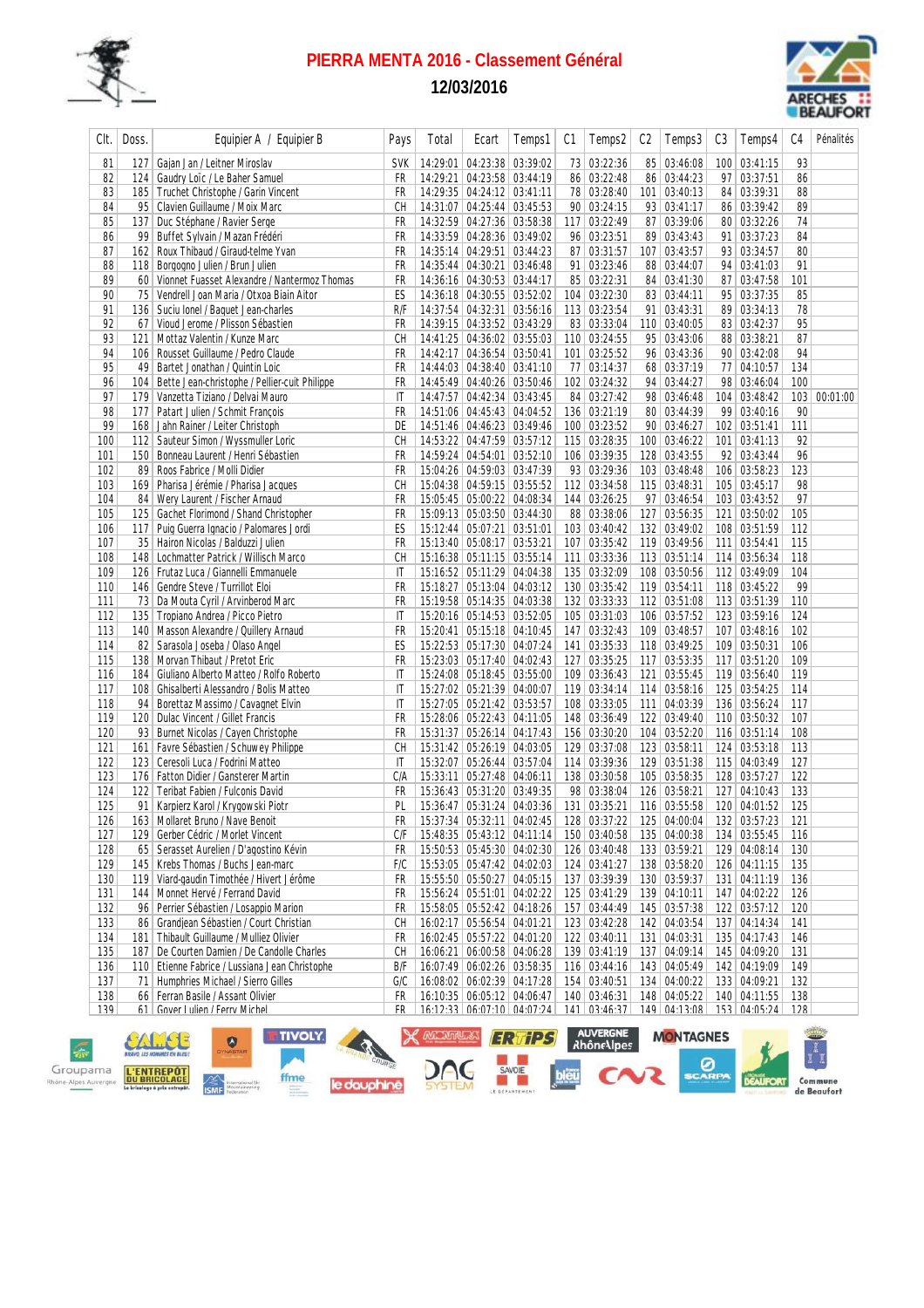

# **PIERRA MENTA 2016 - Classement Général**

**12/03/2016**



| Clt. | Doss.            | Equipier A / Equipier B                       | Pays         | Total | Ecart                          | Temps1   | C1                       | Temps2       | C <sub>2</sub>       | Temps3       | C3                       | Temps4       | C <sub>4</sub>           | Pénalités |
|------|------------------|-----------------------------------------------|--------------|-------|--------------------------------|----------|--------------------------|--------------|----------------------|--------------|--------------------------|--------------|--------------------------|-----------|
| 140  |                  | 105 Vorlet Michel / Verdan Christophe         | CН           |       | 16:18:47   06:13:24   04:08:10 |          |                          | 143 03:41:11 |                      | 136 04:04:40 |                          | 139 04:24:46 | 152                      |           |
| 141  | 178              | Dossin Sylvain / Marie Jeremy                 | FR           |       | 16:22:00 06:16:37 04:17:29     |          |                          | 155 03:46:53 |                      | 151 04:04:07 |                          | 138 04:13:31 | 140                      |           |
| 142  | 154              | Paoli Jean Christophe / Vincenti Cyrille      | <b>FR</b>    |       | 16:22:08 06:16:45 04:09:24     |          |                          | 145 03:42:00 |                      | 140 04:17:22 |                          | 159 04:13:22 | 139                      |           |
| 143  | 175              | Senn Martina / Bachmann Rainer                | ΑT           |       | 16:24:22 06:18:59 04:24:31     |          |                          | 165 03:52:35 |                      | 159 03:59:28 |                          | 130 04:07:48 | 129                      |           |
| 144  | 156              | Pagnini Stefano / Anderle Giovanni            | $\mathsf{I}$ |       | 16:25:55 06:20:32 04:16:42     |          |                          | 153 03:50:51 |                      | 156 04:06:56 |                          | 144 04:11:26 | 137                      |           |
| 145  | 174              | Dal-zotto Ludovic / Mopty Benoit              | FR           |       | 16:26:19 06:20:56 04:11:12     |          |                          | 149 03:42:26 |                      | 141 04:05:36 |                          | 141 04:27:05 | 157                      |           |
| 146  | 189              | Sylvia Berghammer / Schweinberger Daniel      | D/A          |       | 16:27:06 06:21:43 04:14:56     |          |                          | 152 03:46:38 |                      | 150 04:09:19 |                          | 146 04:16:13 | 144                      |           |
| 147  |                  | 79 Gugole Diego / Magnabosco Davide           | $\mathsf{I}$ |       | 16:41:26 06:36:03 04:23:17     |          |                          | 164 03:50:23 |                      | 155 04:10:33 |                          | 148 04:17:13 | 145                      |           |
| 148  |                  | 182   Olivi Andrea / Celeghini Federico       | IT           |       | 16:44:37 06:39:14 04:23:07     |          |                          | 163 03:49:27 |                      | 153 04:13:03 |                          | 152 04:19:00 | 148                      |           |
| 149  | 98               | Gachet Arnaud / Marchandise Chloé             | <b>FR</b>    |       | 16:45:19 06:39:56 04:20:40     |          |                          | 159 03:48:09 |                      | 152 04:10:40 |                          | 149 04:25:50 | 155                      |           |
| 150  | 160              | Riva Diego / Cervo Mauro                      | $\mathsf{I}$ |       | 16:50:50 06:45:27 04:26:10     |          |                          | 167 03:50:22 |                      | 154 04:19:40 |                          | 161 04:14:38 | 142                      |           |
| 151  | 183              | Clarasó Vallcorba Alex / Garcia Guimera David | ES           |       | 16:53:56 06:48:33 04:27:32     |          |                          | 170 03:54:37 |                      | 162 04:13:23 |                          | 154 04:18:24 | 147                      |           |
| 152  | 139 <sup>°</sup> | Cames Malmierca Oscar / Ferrer Joan           | ES           |       | 16:57:48 06:52:25 04:26:21     |          |                          | 172 03:54:49 |                      | 163 04:12:48 |                          | 151 04:21:50 | 150                      | 00:02:00  |
| 153  | 111              | Pieropan Laurent / Bovet Ruben                | $\mathsf{I}$ |       | 16:58:15 06:52:52 04:14:39     |          |                          | 151 03:45:46 |                      | 147 04:32:55 |                          | 170 04:24:55 | 153                      |           |
| 154  |                  | 165 Juillaguet Daniel / Juillaguet Robin      | <b>FR</b>    |       | 17:00:00 06:54:37 04:39:28     |          |                          | 178 03:44:52 |                      | 146 04:06:39 |                          | 143 04:29:01 | 159                      |           |
| 155  | 151              | Lille Frederic / Taunay Franck                | <b>FR</b>    |       | 17:03:37 06:58:14 04:22:26     |          |                          | 162 03:59:41 |                      | 169 04:15:33 |                          | 157 04:25:57 | 156                      |           |
| 156  | 72               | Mougin Stephane / Renaud Christophe           | FR           |       | 17:05:22 06:59:59 04:27:28     |          |                          | 169 03:51:10 |                      | 158 04:22:17 |                          | 164 04:24:27 | 151                      |           |
| 157  | 130              | Teypaz Daniel / Mallinjoud Philippe           | <b>FR</b>    |       | 17:08:30 07:03:07 04:40:24     |          |                          | 179 03:57:11 |                      | 168 04:14:53 |                          | 155 04:16:02 | 143                      |           |
| 158  |                  | 157 Closson Maxime / Favre Maxime             | FR           |       | 17:10:54 07:05:31 04:27:41     |          |                          | 171 03:55:49 |                      | 164 04:15:17 |                          | 156 04:32:07 | 162                      |           |
| 159  | 155              | Borghese François / Duverlie Benoit           | FR           |       | 17:10:57 07:05:34 04:19:47     |          |                          | 158 04:01:41 |                      | 174 04:22:18 |                          | 165 04:27:11 | 158                      |           |
| 160  |                  | 128 Ferraris Giovanni / Caucino Roberto       | $\mathsf{I}$ |       | 17:11:55 07:06:32 04:24:42     |          |                          | 166 03:52:51 |                      | 161 04:24:52 |                          | 167 04:29:30 | 160                      |           |
| 161  | 171              | Johannes Schmid / Mühlbauer Michael           | DE           |       | 17:13:50 07:08:27 04:36:30     |          |                          | 177 03:59:46 |                      | 170 04:11:48 |                          | 150 04:25:46 | 154                      |           |
| 162  |                  | 190 Brottet Marie / Cordeuil Dominique        | <b>FR</b>    |       | 17:14:53 07:09:30 04:21:47     |          |                          | 161 04:00:08 |                      | 172 04:20:37 |                          | 163 04:32:21 | 163                      |           |
| 163  |                  | 87 Constancias Christophe / Bagnères Olivier  | <b>FR</b>    |       | 17:16:41 07:11:18 04:04:26     |          |                          | 134 04:07:15 |                      | 176 04:27:44 |                          | 168 04:37:16 | 166                      |           |
| 164  |                  | 143 Géhant Eric / Speckbacher Alain           | <b>FR</b>    |       | 17:17:47 07:12:24 04:32:52     |          |                          | 176 03:51:08 |                      | 157 04:19:52 |                          | 162 04:33:55 | 164                      |           |
| 165  | 172              | Bellabouvier Christian / Fromaget Pierre      | <b>FR</b>    |       | 17:24:37 07:19:14 04:30:33     |          |                          | 173 03:55:55 |                      | 165 04:16:22 |                          | 158 04:41:47 | 169                      |           |
| 166  | 109              | Martin Guillaume / Thevenoud Jean Noel        | FR           |       | 17:29:43 07:24:20 04:26:25     |          |                          | 168 04:00:43 |                      | 173 04:23:56 |                          | 166 04:38:39 | 167                      |           |
| 167  | 133              | Roussat Jean-baptiste / Leuenberger Vincent   | <b>FR</b>    |       | 17:37:34 07:32:11 04:42:51     |          |                          | 181 04:00:06 |                      | 171 04:19:33 |                          | 160 04:35:04 | 165                      |           |
| 168  |                  | 158   Haberstich Renaud / Berdugo Serge       | FR           |       | 17:39:46 07:34:23 04:31:39     |          |                          | 175 03:56:01 |                      | 166 04:32:41 |                          | 169 04:39:25 | 168                      |           |
| 169  | 173              | Bastard Jacques / Drago Beltran Frederic      | <b>FR</b>    |       | 17:43:03 07:37:40 04:21:03     |          |                          | 160 03:56:06 |                      | 167 04:54:26 |                          | 175 04:31:28 | 161                      |           |
| 170  | 166              | Ayerbe Alain / Mouneyres Fabrice              | FR           |       | 18:03:57 07:58:34 04:30:35     |          |                          | 174 04:07:04 |                      | 175 04:36:59 |                          | 173 04:49:19 | 171                      |           |
| 171  |                  | 63 Carrara Giuseppe / Carrara Elia            | IT           |       | 18:07:14 08:01:51 04:40:36     |          |                          | 180 04:08:49 |                      | 178 04:33:42 |                          | 171 04:44:07 | 170                      |           |
| 172  | 141              | Brunton Alastair / Beddow Robert              | G/N          |       | 18:28:00 08:22:37 04:53:15     |          |                          | 185 04:07:58 |                      | 177 04:35:49 |                          | 172 04:50:58 | 172                      |           |
| 173  | 142              | Poirier Daniel / Ladouceur Martin             | СA           |       | 18:46:32 08:41:09 04:51:49     |          |                          | 184 04:18:35 |                      | 179 04:39:26 | 174                      | 04:56:42     | 173                      |           |
|      |                  | 25 Hivert Francois / Legieda Gregory          | <b>FR</b>    | ABD   |                                | 03:27:20 |                          | 51 03:04:26  |                      | 44 03:39:07  | 81                       |              | L.                       |           |
|      | 40               | Geydet Nicolas / Montegani Léo                | <b>FR</b>    | ABD   |                                | 03:59:03 |                          | 121 03:44:35 | 144                  |              | $\overline{\phantom{a}}$ |              | u,                       | 00:02:00  |
|      | 50 <sup>°</sup>  | Garreta Puyol Gerard / Masdeu Alex            | ES           | ABD   |                                | 03:30:21 |                          | 59 03:19:23  |                      | 76 03:39:51  | 82                       |              | $\overline{\phantom{a}}$ |           |
|      | 57               | Rossell Falco Jordi / Pou Farre Pep           | AD           | ABD   |                                | 03:47:46 |                          | 94 03:15:06  | 69                   |              | $\overline{\phantom{a}}$ |              | u,                       |           |
|      | 59               | L'herpiniere Tarka / Barnes Christopher       | GB           | ABD   |                                | 03:59:14 |                          | 118 03:37:15 | 124                  |              | $\overline{\phantom{a}}$ |              | $\overline{\phantom{a}}$ |           |
|      | 64               | Heiß Sebastian / Hipp Cornelius               | DE           | ABD   |                                | 04:09:27 | 146                      |              | $\ddot{\phantom{a}}$ |              | u,                       |              | $\overline{\phantom{a}}$ |           |
|      | 76               | Chamoux Benjamin / Zanaroli Antoine           | <b>FR</b>    | ABD   |                                | 03:29:55 | 58                       |              | $\ddot{\phantom{a}}$ |              | $\overline{\phantom{a}}$ |              | $\overline{\phantom{a}}$ |           |
|      | 132              | Ferdinand Antoine / Sequeira Arthur           | <b>FR</b>    | ABD   |                                | 04:47:35 | 182                      |              | L.                   |              | u,                       |              | $\overline{\phantom{a}}$ |           |
|      | 147              | Arnaud Sylvain / Roth Yoann                   | <b>FR</b>    | ABD   |                                | 04:04:11 |                          | 133 03:52:47 | 160                  |              | u,                       |              | u,                       |           |
|      | 164              | Oberfrank Hannes / Niederwieser Christof      | IT           | ABD   |                                | 03:14:58 | 30                       |              | $\overline{a}$       |              | $\sim$                   |              | u.                       |           |
|      | 186              | Müller Jan / Koechli David                    | <b>CH</b>    | ABD   |                                | 04:00:46 | 120                      |              | J.                   |              | u,                       |              | u,                       |           |
|      | 188              | Dubois Olivier / Dubois François              | <b>FR</b>    | ABD   |                                | 04:48:18 | 183                      |              | L,                   |              | u,                       |              |                          |           |
|      | 1                | Lenzi Damiano / Eydallin Matteo               | $\mathsf{I}$ | ABD   |                                |          | $\overline{\phantom{a}}$ |              | ä,                   |              | $\overline{\phantom{a}}$ |              | $\bar{a}$                |           |
|      | 19 <sup>°</sup>  | Brodard Maxime / Remy Cédric                  | <b>CH</b>    | ABD   |                                |          | ÷.                       |              |                      |              | u,                       |              | $\overline{\phantom{a}}$ |           |
|      | 45               | Antonioli Daniel / Tiraboschi Richard         | $\mathsf{I}$ | ABD   |                                |          | ÷.                       |              | ä,                   |              | $\ddot{\phantom{a}}$     |              | ÷.                       |           |
|      | 85               | Drexel Klaus / Neuper Andreas                 | AT           | ABD   |                                |          | ä,                       |              | ä,                   |              | $\overline{\phantom{a}}$ |              | $\overline{\phantom{a}}$ |           |
|      |                  | 90 Hulton Anthony / Gordon James              | GB           | ABD   |                                |          | $\mathbf{r}$             |              | L,                   |              | $\ddot{\phantom{a}}$     |              | $\overline{\phantom{a}}$ |           |

Etape 1/ Délai horaire : 4H55min00s Détail des pénalités : Eq 40 - manque 4ème vêtement Eq 139 et 153 - équipe incomplète à un point de contrôle